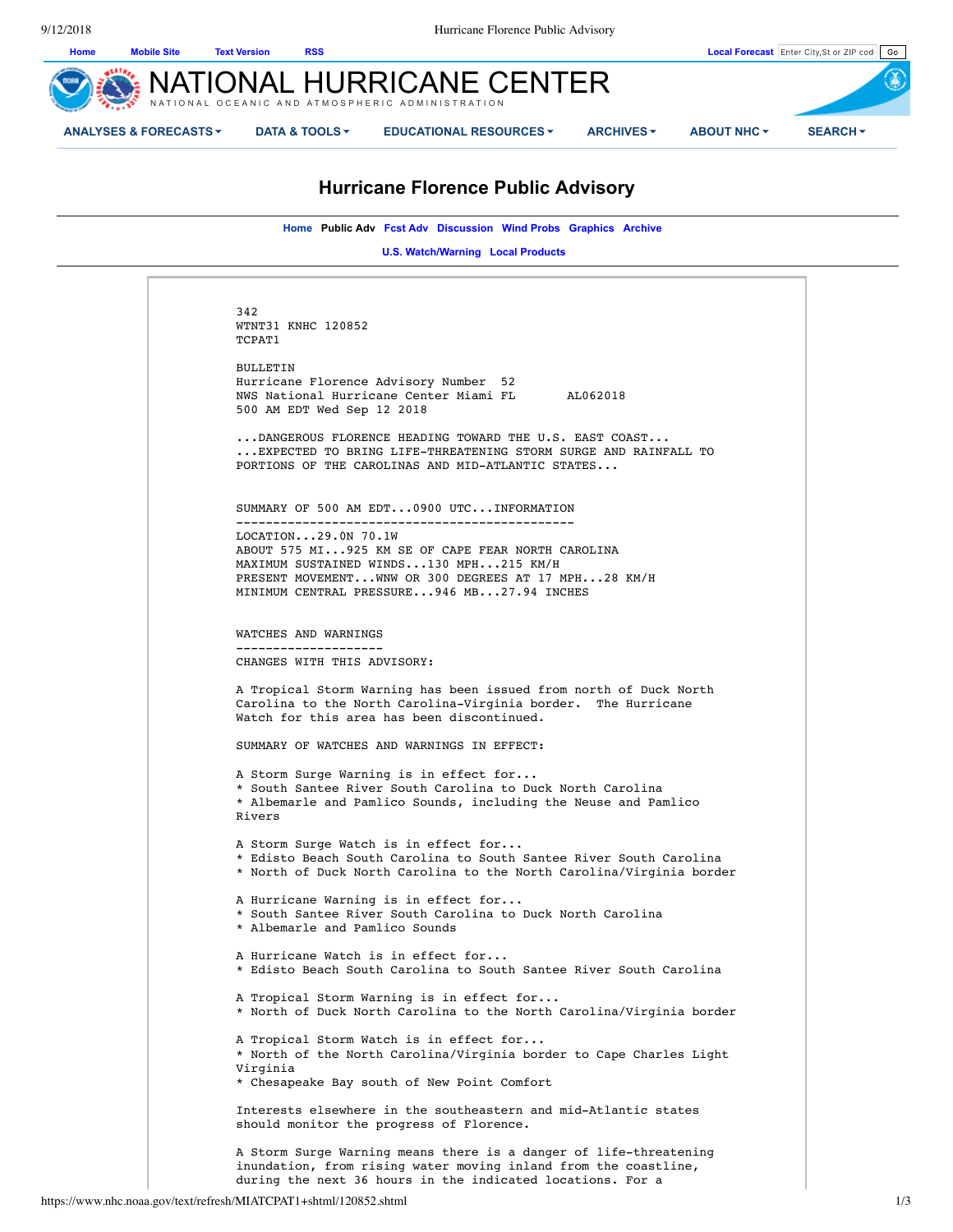### 9/12/2018 Hurricane Florence Public Advisory

depiction of areas at risk, please see the National Weather Service Storm Surge Watch/Warning Graphic, available at hurricanes.gov. This is a life-threatening situation. Persons located within these areas should take all necessary actions to protect life and property from rising water and the potential for other dangerous conditions. Promptly follow evacuation and other instructions from local officials.

A Storm Surge Watch means there is a possibility of lifethreatening inundation, from rising water moving inland from the coastline, in the indicated locations during the next 48 hours.

A Hurricane Warning means that hurricane conditions are expected somewhere within the warning area. A warning is typically issued 36 hours before the anticipated first occurrence of tropical-stormforce winds, conditions that make outside preparations difficult or dangerous. Preparations to protect life and property should be rushed to completion.

A Hurricane Watch means that hurricane conditions are possible within the watch area. A watch is typically issued 48 hours before the anticipated first occurrence of tropical-storm-force winds, conditions that make outside preparations difficult or dangerous.

A Tropical Storm Warning means that tropical storm conditions are expected somewhere within the warning area within 36 hours.

A Tropical Storm Watch means that tropical storm conditions are possible within the watch area, generally within 48 hours.

For storm information specific to your area, including possible inland watches and warnings, please monitor products issued by your local National Weather Service forecast office.

### DISCUSSION AND OUTLOOK ----------------------

At 500 AM EDT (0900 UTC), the center of Hurricane Florence was located near latitude 29.0 North, longitude 70.1 West. Florence is moving toward the west-northwest near 17 mph (28 km/h). A motion toward the west-northwest and northwest is expected through Thursday. Florence is expected to slow down considerably by late Thursday into Friday, and move through early Saturday. On the forecast track, the center of Florence will move over the southwestern Atlantic Ocean between Bermuda and the Bahamas today, and approach the coast of North Carolina or South Carolina in the hurricane warning area on Thursday and Friday.

Maximum sustained winds are near 130 mph (215 km/h) with higher gusts. Florence is a category 4 hurricane on the Saffir-Simpson Hurricane Wind Scale. Strengthening is forecast through tonight. While some weakening is expected on Thursday, Florence is forecast to be an extremely dangerous major hurricane when it nears the U.S. coast.

Hurricane-force winds extend outward up to 70 miles (110 km) from the center and tropical-storm-force winds extend outward up to 175 miles (280 km).

The estimated minimum central pressure is 946 mb (27.94 inches).

### HAZARDS AFFECTING LAND ----------------------

STORM SURGE: The combination of a dangerous storm surge and the tide will cause normally dry areas near the coast to be flooded by rising waters moving inland from the shoreline. The water has the potential to reach the following heights above ground if peak surge occurs at the time of high tide...

Cape Fear to Cape Lookout, including the Neuse, Pamlico, Pungo, and Bay Rivers...9-13 ft North Myrtle Beach to Cape Fear...6-9 ft Cape Lookout to Ocracoke Inlet...6-9 ft South Santee River to North Myrtle Beach...4-6 ft Ocracoke Inlet to North Carolina/Virginia Border...4-6 ft Edisto Beach to South Santee River...2-4 ft

The deepest water will occur along the immediate coast in areas of onshore winds, where the surge will be accompanied by large and